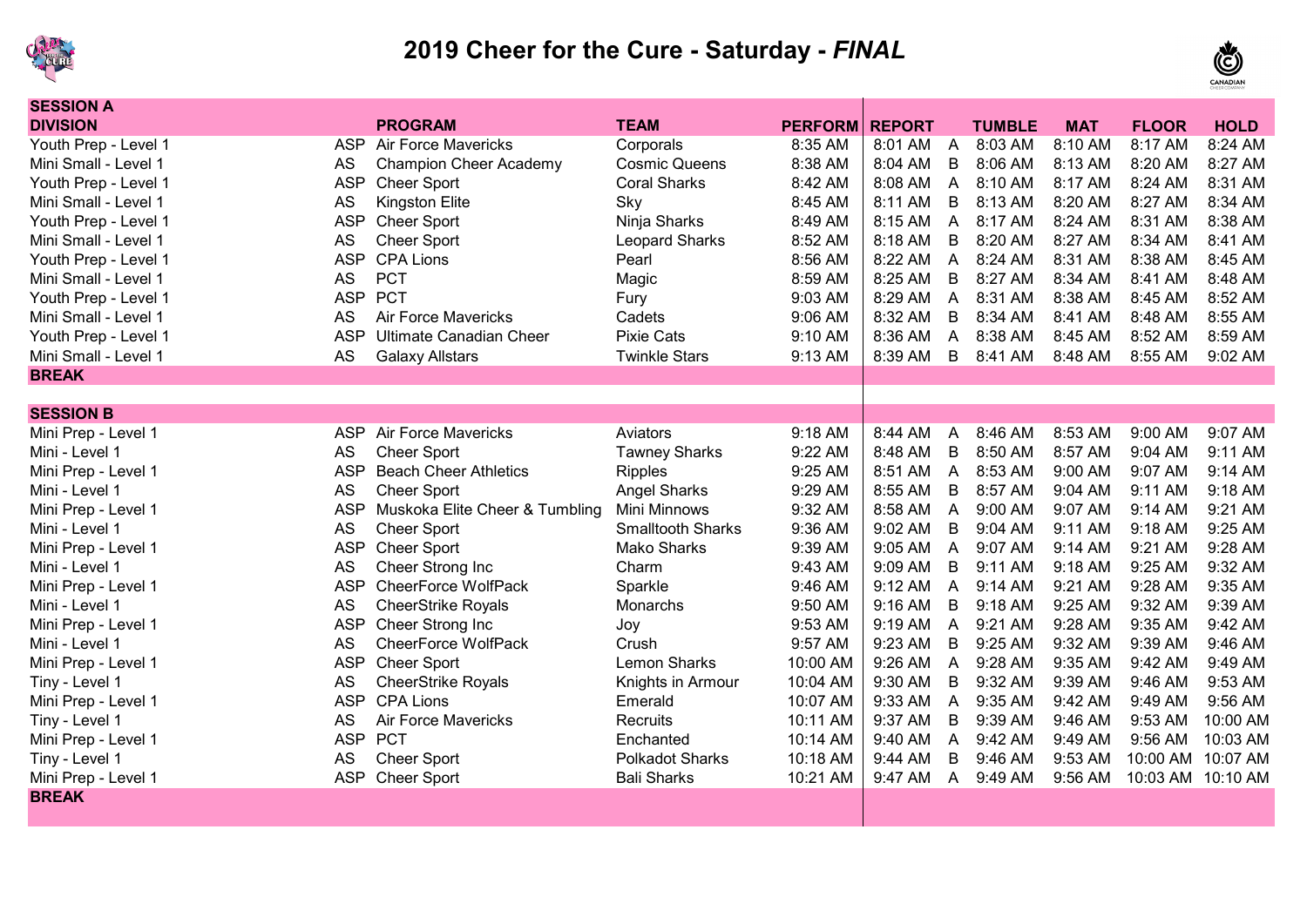



| <b>DIVISION</b>           |            | <b>PROGRAM</b>                 | <b>TEAM</b>                 | <b>PERFORM</b> | <b>REPORT</b> |                | <b>TUMBLE</b>                                  | <b>MAT</b>                          | <b>FLOOR</b>       | <b>HOLD</b> |
|---------------------------|------------|--------------------------------|-----------------------------|----------------|---------------|----------------|------------------------------------------------|-------------------------------------|--------------------|-------------|
| Tiny - NOVICE             | <b>NC</b>  | <b>PCT</b>                     | Paradise                    | 10:28 AM       | 9:54 AM       | B              | 9:56 AM                                        | 10:03 AM                            | 10:10 AM           | 10:17 AM    |
| Mini - REC                | <b>NC</b>  | <b>CPA Lions</b>               | Quartz                      | 10:32 AM       | 9:58 AM       | $\mathsf{A}$   | 10:00 AM                                       | 10:07 AM                            | 10:14 AM           | 10:21 AM    |
| Tiny - NOVICE             | <b>NC</b>  | <b>Beach Cheer Athletics</b>   | Swells                      | 10:35 AM       | 10:01 AM      | B              |                                                | 10:03 AM 10:10 AM 10:17 AM 10:24 AM |                    |             |
| Mini - REC                | <b>NC</b>  | <b>PCT</b>                     | Eden                        | 10:39 AM       | 10:05 AM      | $\mathsf{A}$   |                                                |                                     | 10:21 AM  10:28 AM |             |
| Tiny - NOVICE             | <b>NC</b>  | Cheer Strong Inc               | Love                        | 10:42 AM       | 10:08 AM      | B              |                                                | 10:10 AM 10:17 AM                   | 10:24 AM           | 10:31 AM    |
| Youth - REC               | <b>NC</b>  | <b>PCT</b>                     | Charmed                     | 10:46 AM       | 10:12 AM      | $\overline{A}$ |                                                | 10:14 AM 10:21 AM 10:28 AM 10:35 AM |                    |             |
| Tiny - NOVICE             | <b>NC</b>  | <b>Galaxy Allstars</b>         | <b>Little Dippers</b>       | 10:49 AM       | 10:15 AM      | B              |                                                | 10:17 AM 10:24 AM 10:31 AM 10:38 AM |                    |             |
| Junior - REC              | <b>NC</b>  | <b>CPA Lions</b>               | Topaz                       | 10:53 AM       | 10:19 AM      | $\overline{A}$ |                                                | 10:21 AM 10:28 AM 10:35 AM 10:42 AM |                    |             |
| Tiny - NOVICE             | <b>NC</b>  | <b>CheerForce WolfPack</b>     | Twinkle                     | 10:56 AM       | 10:22 AM B    |                | 10:24 AM 10:31 AM 10:38 AM 10:45 AM            |                                     |                    |             |
| Junior - REC              | NC         | <b>PCT</b>                     | Fierce                      | 11:00 AM       |               |                | 10:26 AM A 10:28 AM 10:35 AM 10:42 AM 10:49 AM |                                     |                    |             |
| <b>AWARDS - SESSION A</b> |            |                                |                             | 11:10 AM       |               |                |                                                |                                     |                    |             |
| <b>AWARDS - SESSION B</b> |            |                                |                             | 11:35 AM       |               |                |                                                |                                     |                    |             |
| <b>SESSION C</b>          |            |                                |                             |                |               |                |                                                |                                     |                    |             |
| Junior Prep - Level 1     | <b>ASP</b> | Muskoka Elite Cheer & Tumbling | Junior Dawn                 | 12:00 PM       |               |                | 11:26 AM A 11:28 AM 11:35 AM 11:42 AM 11:49 AM |                                     |                    |             |
| Youth Small - Level 1     | <b>AS</b>  | <b>Cheer Core</b>              | Onyx                        | 12:03 PM       |               |                | 11:29 AM B 11:31 AM 11:38 AM 11:45 AM 11:52 AM |                                     |                    |             |
| Junior Prep - Level 1     | <b>ASP</b> | Air Force Mavericks            | <b>Officers</b>             | 12:07 PM       |               |                | 11:33 AM A 11:35 AM 11:42 AM 11:49 AM 11:56 AM |                                     |                    |             |
| Youth Small - Level 1     | <b>AS</b>  | <b>CPA Lions</b>               | Coral                       | 12:10 PM       | 11:36 AM      | $\overline{B}$ | 11:38 AM 11:45 AM 11:52 AM 11:59 AM            |                                     |                    |             |
| Junior Prep - Level 1     | <b>ASP</b> | <b>Cheer Core</b>              | Junior Prep 1               | 12:14 PM       | 11:40 AM      |                | A 11:42 AM 11:49 AM 11:56 AM 12:03 PM          |                                     |                    |             |
| Youth Small - Level 1     | <b>AS</b>  | <b>Cheer Sport</b>             | <b>Ghost Sharks</b>         | 12:17 PM       | 11:43 AM      | B              |                                                | 11:45 AM 11:52 AM 11:59 AM 12:06 PM |                    |             |
| Junior Prep - Level 1     | <b>ASP</b> | <b>Beach Cheer Athletics</b>   | Surf                        | 12:21 PM       | 11:47 AM      | $\mathsf{A}$   | 11:49 AM 11:56 AM 12:03 PM 12:10 PM            |                                     |                    |             |
| Youth Small - Level 1     | <b>AS</b>  | <b>Ultimate Canadian Cheer</b> | Cubs                        | 12:24 PM       | 11:50 AM B    |                |                                                | 11:52 AM 11:59 AM 12:06 PM 12:13 PM |                    |             |
| Junior Prep - Level 1     | <b>ASP</b> | <b>CheerForce WolfPack</b>     | Unity                       | 12:28 PM       | 11:54 AM A    |                | 11:56 AM 12:03 PM 12:10 PM 12:17 PM            |                                     |                    |             |
| Youth Small - Level 1     | <b>AS</b>  | <b>Cheer Sport</b>             | <b>Speckled Sharks</b>      | 12:31 PM       | 11:57 AM B    |                | 11:59 AM 12:06 PM 12:13 PM 12:20 PM            |                                     |                    |             |
| Junior Prep - Level 1     | <b>ASP</b> | Cheer Strong Inc               | Excite                      | 12:35 PM       |               |                | 12:01 PM A 12:03 PM 12:10 PM 12:17 PM 12:24 PM |                                     |                    |             |
| Youth Small - Level 1     | <b>AS</b>  | <b>CheerStrike Royals</b>      | Imperial                    | 12:38 PM       | 12:04 PM B    |                | 12:06 PM 12:13 PM 12:20 PM 12:27 PM            |                                     |                    |             |
| Junior Prep - Level 1     | <b>ASP</b> | <b>CPA Lions</b>               | Ruby                        | 12:42 PM       |               |                | 12:08 PM A 12:10 PM 12:17 PM 12:24 PM 12:31 PM |                                     |                    |             |
| Youth Small - Level 1     | AS         | <b>PCT</b>                     | <b>Mystic</b>               | 12:45 PM       | 12:11 PM      | B              |                                                | 12:13 PM 12:20 PM 12:27 PM 12:34 PM |                    |             |
| Youth Prep - Level 2      | <b>ASP</b> | <b>CheerStrike Royals</b>      | Eminence                    | 12:49 PM       | 12:15 PM      | $\overline{A}$ | 12:17 PM 12:24 PM 12:31 PM 12:38 PM            |                                     |                    |             |
| Youth Small - Level 1     | <b>AS</b>  | <b>Champion Cheer Academy</b>  | Sonic Divas                 | 12:52 PM       | 12:18 PM      | B              |                                                | 12:20 PM 12:27 PM 12:34 PM 12:41 PM |                    |             |
| Tiny Prep - Level 1       | <b>ASP</b> | <b>Beach Cheer Athletics</b>   | <b>Bubbles</b>              | 12:56 PM       | 12:22 PM      | $\overline{A}$ |                                                | 12:24 PM 12:31 PM 12:38 PM 12:45 PM |                    |             |
| Youth Small - Level 1     | <b>AS</b>  | <b>Cheer Sport</b>             | <b>Shortfin Sharks</b>      | 12:59 PM       | 12:25 PM      | B              |                                                | 12:27 PM 12:34 PM 12:41 PM          |                    | 12:48 PM    |
| Tiny Prep - Level 1       | <b>ASP</b> | <b>Cheer Sport</b>             | <b>Cookie Cutter Sharks</b> | 1:03 PM        | 12:29 PM      | $\overline{A}$ | 12:31 PM                                       | 12:38 PM 12:45 PM 12:52 PM          |                    |             |
| Youth Small - Level 1     | <b>AS</b>  | Muskoka Elite Cheer & Tumbling | <b>Shooting Stars</b>       | 1:06 PM        | 12:32 PM      | $\overline{B}$ | 12:34 PM                                       | 12:41 PM                            | 12:48 PM 12:55 PM  |             |
| Tiny Prep - Level 1       | <b>ASP</b> | <b>Cheer Sport</b>             | <b>Gummy Sharks</b>         | 1:10 PM        | 12:36 PM      | $\mathsf{A}$   | 12:38 PM                                       | 12:45 PM 12:52 PM 12:59 PM          |                    |             |
| Youth Small - Level 1     | AS         | <b>Beach Cheer Athletics</b>   | Splash                      | 1:13 PM        | 12:39 PM      | B              | 12:41 PM                                       | 12:48 PM 12:55 PM                   |                    | 1:02 PM     |
| Tiny Prep - Level 1       | <b>ASP</b> | <b>CheerForce WolfPack</b>     | <b>Bliss</b>                | 1:17 PM        | 12:43 PM      | A              | 12:45 PM                                       | 12:52 PM                            | 12:59 PM           | 1:06 PM     |
| Youth Small - Level 1     | <b>AS</b>  | <b>Cheer Core</b>              | <b>Black</b>                | 1:20 PM        | 12:46 PM      | B              | 12:48 PM 12:55 PM                              |                                     | 1:02 PM            | 1:09 PM     |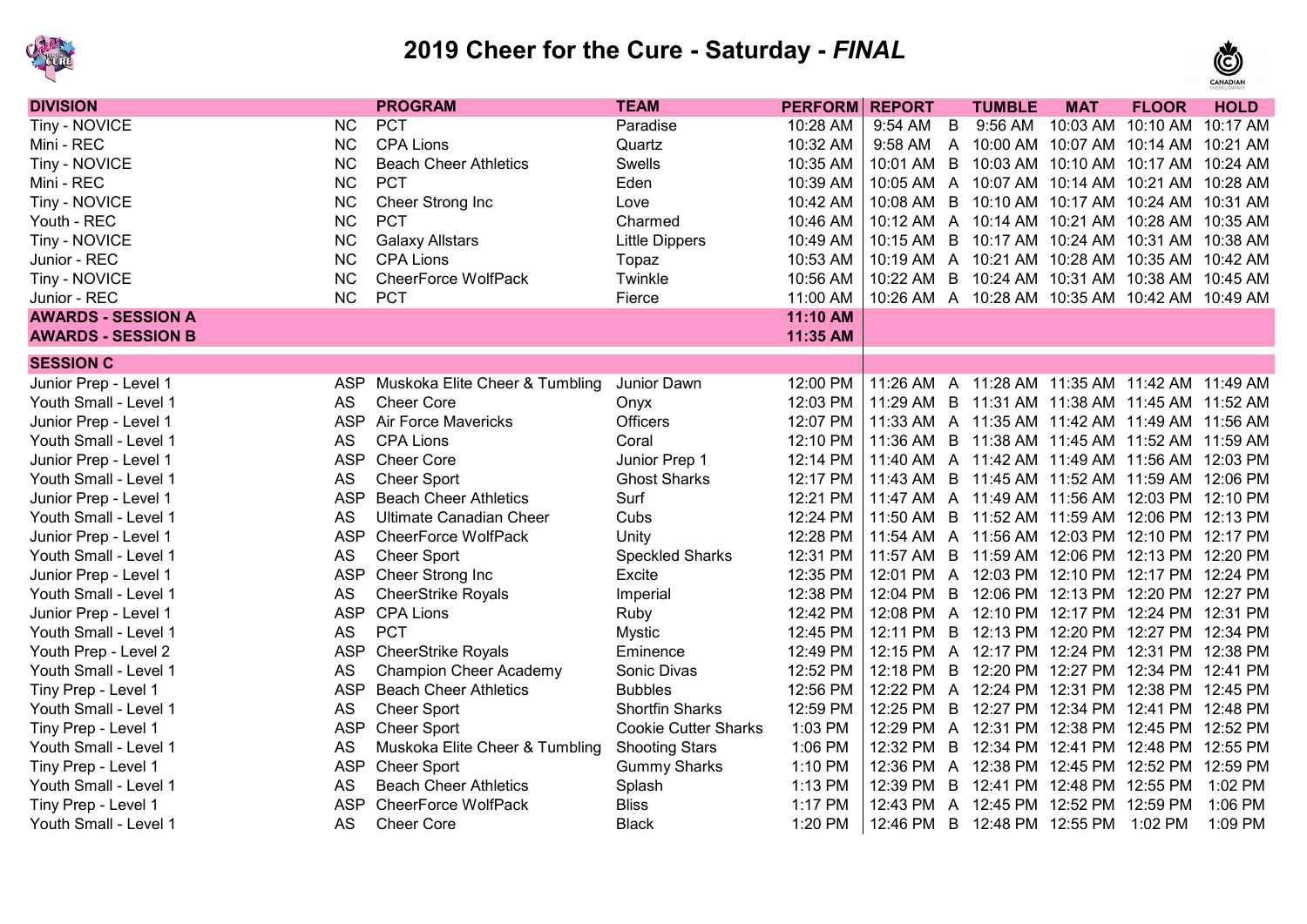



| <b>DIVISION</b>                        |           | <b>PROGRAM</b>                 | <b>TEAM</b>             | <b>PERFORM</b> | <b>REPORT</b> |                | <b>TUMBLE</b> | <b>MAT</b> | <b>FLOOR</b> | <b>HOLD</b> |
|----------------------------------------|-----------|--------------------------------|-------------------------|----------------|---------------|----------------|---------------|------------|--------------|-------------|
| <b>BREAK</b>                           |           |                                |                         |                |               |                |               |            |              |             |
| <b>SESSION D</b>                       |           |                                |                         |                |               |                |               |            |              |             |
| Mini - Level 2                         | AS        | <b>CheerForce WolfPack</b>     | Iconic                  | 1:30 PM        | 12:56 PM      | $\overline{A}$ | 12:58 PM      | 1:05 PM    | $1:12$ PM    | 1:19 PM     |
| <b>SPACER</b>                          |           |                                |                         | 1:34 PM        | 1:00 PM       | B              | 1:02 PM       | 1:09 PM    | 1:16 PM      | 1:23 PM     |
| Mini - Level 2                         | AS        | <b>Cheer Sport</b>             | <b>Megamouth Sharks</b> | 1:37 PM        | 1:03 PM       | A              | 1:05 PM       | 1:12 PM    | 1:19 PM      | 1:26 PM     |
| Youth Medium- Level 1                  | <b>AS</b> | <b>Air Force Mavericks</b>     | Lieutenants             | 1:41 PM        | 1:07 PM       | $\overline{B}$ | 1:09 PM       | 1:16 PM    | 1:23 PM      | 1:30 PM     |
| Mini - Level 2                         | AS        | <b>CheerStrike Royals</b>      | Majesty                 | 1:44 PM        | 1:10 PM       | $\overline{A}$ | 1:12 PM       | 1:19 PM    | 1:26 PM      | 1:33 PM     |
| Youth Medium- Level 1                  | <b>AS</b> | <b>Kingston Elite</b>          | Rose                    | 1:48 PM        | 1:14 PM       | B              | 1:16 PM       | 1:23 PM    | 1:30 PM      | 1:37 PM     |
| Youth - Level 2                        | AS        | <b>Champion Cheer Academy</b>  | <b>Black Pearl</b>      | 1:51 PM        | 1:17 PM       | $\overline{A}$ | 1:19 PM       | 1:26 PM    | 1:33 PM      | 1:40 PM     |
| Youth Medium- Level 1                  | <b>AS</b> | <b>Cheer Sport</b>             | <b>Blacktip Sharks</b>  | 1:55 PM        | 1:21 PM       | B              | 1:23 PM       | 1:30 PM    | 1:37 PM      | 1:44 PM     |
| <b>SPACER</b>                          |           |                                |                         | 1:58 PM        | 1:24 PM       | $\overline{A}$ | 1:26 PM       | 1:33 PM    | 1:40 PM      | 1:47 PM     |
| Youth Medium- Level 1                  | AS        | <b>CheerForce WolfPack</b>     | <b>Divine</b>           | 2:02 PM        | 1:28 PM       | B              | 1:30 PM       | 1:37 PM    | 1:44 PM      | 1:51 PM     |
| Youth - Level 2                        | <b>AS</b> | <b>Ultimate Canadian Cheer</b> | Cougars                 | 2:05 PM        | 1:31 PM       | $\overline{A}$ | 1:33 PM       | 1:40 PM    | 1:47 PM      | 1:54 PM     |
| Junior - Level 1                       | <b>AS</b> | <b>Cheer Sport</b>             | California Sharks       | 2:09 PM        | 1:35 PM       | B              | 1:37 PM       | 1:44 PM    | 1:51 PM      | 1:58 PM     |
| Youth - Level 2                        | <b>AS</b> | <b>Cheer Sport</b>             | <b>Piked Sharks</b>     | 2:12 PM        | 1:38 PM       | $\overline{A}$ | 1:40 PM       | 1:47 PM    | 1:54 PM      | 2:01 PM     |
| Junior - Level 1                       | <b>AS</b> | <b>Galaxy Allstars</b>         | Eclipse                 | 2:16 PM        | 1:42 PM       | B              | 1:44 PM       | 1:51 PM    | 1:58 PM      | 2:05 PM     |
| Youth - Level 2                        | <b>AS</b> | <b>PCT</b>                     | <b>Bliss</b>            | 2:19 PM        | 1:45 PM       | $\overline{A}$ | 1:47 PM       | 1:54 PM    | 2:01 PM      | 2:08 PM     |
| Junior - Level 1                       | <b>AS</b> | Cheer Strong Inc               | Desire                  | 2:23 PM        | 1:49 PM       | $\overline{B}$ | 1:51 PM       | 1:58 PM    | 2:05 PM      | 2:12 PM     |
| Youth - Level 2                        | <b>AS</b> | <b>Kingston Elite</b>          | Tiffany                 | 2:26 PM        | 1:52 PM       | $\mathsf{A}$   | 1:54 PM       | 2:01 PM    | 2:08 PM      | 2:15 PM     |
| Youth - Level 2                        | AS        | <b>Cheer Sport</b>             | Harlequin Sharks        | 2:30 PM        | 1:56 PM       | $\overline{B}$ | 1:58 PM       | 2:05 PM    | 2:12 PM      | 2:19 PM     |
| Youth - Level 2                        | AS        | <b>Cheer Sport</b>             | <b>Wobbegong Sharks</b> | 2:33 PM        | 1:59 PM       | A              | 2:01 PM       | 2:08 PM    | 2:15 PM      | 2:22 PM     |
| Junior - Level 1                       | AS        | <b>Champion Cheer Academy</b>  | <b>Tropical Eclipse</b> | 2:37 PM        | 2:03 PM       | B              | 2:05 PM       | 2:12 PM    | 2:19 PM      | 2:26 PM     |
| Youth - Level 2                        | AS        | <b>Beach Cheer Athletics</b>   | Sonic                   | 2:40 PM        | 2:06 PM       | A              | 2:08 PM       | 2:15 PM    | 2:22 PM      | 2:29 PM     |
| Junior - Level 1                       | AS        | <b>Champions Cheer Gym</b>     | <b>Galaxy Girls</b>     | 2:44 PM        | 2:10 PM       | B              | 2:12 PM       | 2:19 PM    | 2:26 PM      | 2:33 PM     |
| Youth Medium - Level 2                 | AS        | <b>CheerStrike Royals</b>      | Reign                   | 2:47 PM        | 2:13 PM       | $\overline{A}$ | 2:15 PM       | 2:22 PM    | 2:29 PM      | 2:36 PM     |
| Junior - Level 1                       | AS        | <b>Cheer Sport</b>             | <b>Kitefin Sharks</b>   | 2:51 PM        | 2:17 PM       | B              | 2:19 PM       | 2:26 PM    | 2:33 PM      | 2:40 PM     |
| Youth Medium - Level 2                 | AS        | <b>CheerForce WolfPack</b>     | Prestige                | 2:54 PM        | 2:20 PM       | $\overline{A}$ | 2:22 PM       | 2:29 PM    | 2:36 PM      | 2:43 PM     |
| Junior - Level 1                       | AS        | <b>CheerForce WolfPack</b>     | Envy                    | 2:58 PM        | 2:24 PM       | B              | 2:26 PM       | 2:33 PM    | 2:40 PM      | 2:47 PM     |
| Youth Medium - Level 2                 | AS        | <b>Cheer Sport</b>             | Speartooth Sharks       | 3:01 PM        | 2:27 PM       | $\overline{A}$ | 2:29 PM       | 2:36 PM    | 2:43 PM      | 2:50 PM     |
| Junior - Level 1                       | <b>AS</b> | <b>CheerStrike Royals</b>      | Empire                  | 3:05 PM        | 2:31 PM       | $\overline{B}$ | 2:33 PM       | 2:40 PM    | 2:47 PM      | 2:54 PM     |
| Youth Medium - Level 2                 | <b>AS</b> | <b>Air Force Mavericks</b>     | Sergeants               | 3:08 PM        | 2:34 PM       | $\overline{A}$ | 2:36 PM       | 2:43 PM    | 2:50 PM      | 2:57 PM     |
| Junior - Level 1                       | AS        | <b>Cheer Sport</b>             | <b>Frilled Sharks</b>   | 3:12 PM        | 2:38 PM       | B              | 2:40 PM       | 2:47 PM    | 2:54 PM      | 3:01 PM     |
| <b>AWARDS - SESSION C &amp; MINI 2</b> |           |                                |                         | 3:20 PM        |               |                |               |            |              |             |
|                                        |           |                                |                         |                |               |                |               |            |              |             |
| <b>SESSION E</b>                       |           |                                |                         |                |               |                |               |            |              |             |
| Junior - Level 2                       | <b>AS</b> | <b>CheerForce WolfPack</b>     | Synergy                 | 3:50 PM        | 3:16 PM       | B              | 3:18 PM       | 3:25 PM    | 3:32 PM      | 3:39 PM     |
| <b>SPACER</b>                          |           |                                |                         | 3:53 PM        | 3:19 PM       | A              | 3:21 PM       | 3:28 PM    | 3:35 PM      | 3:42 PM     |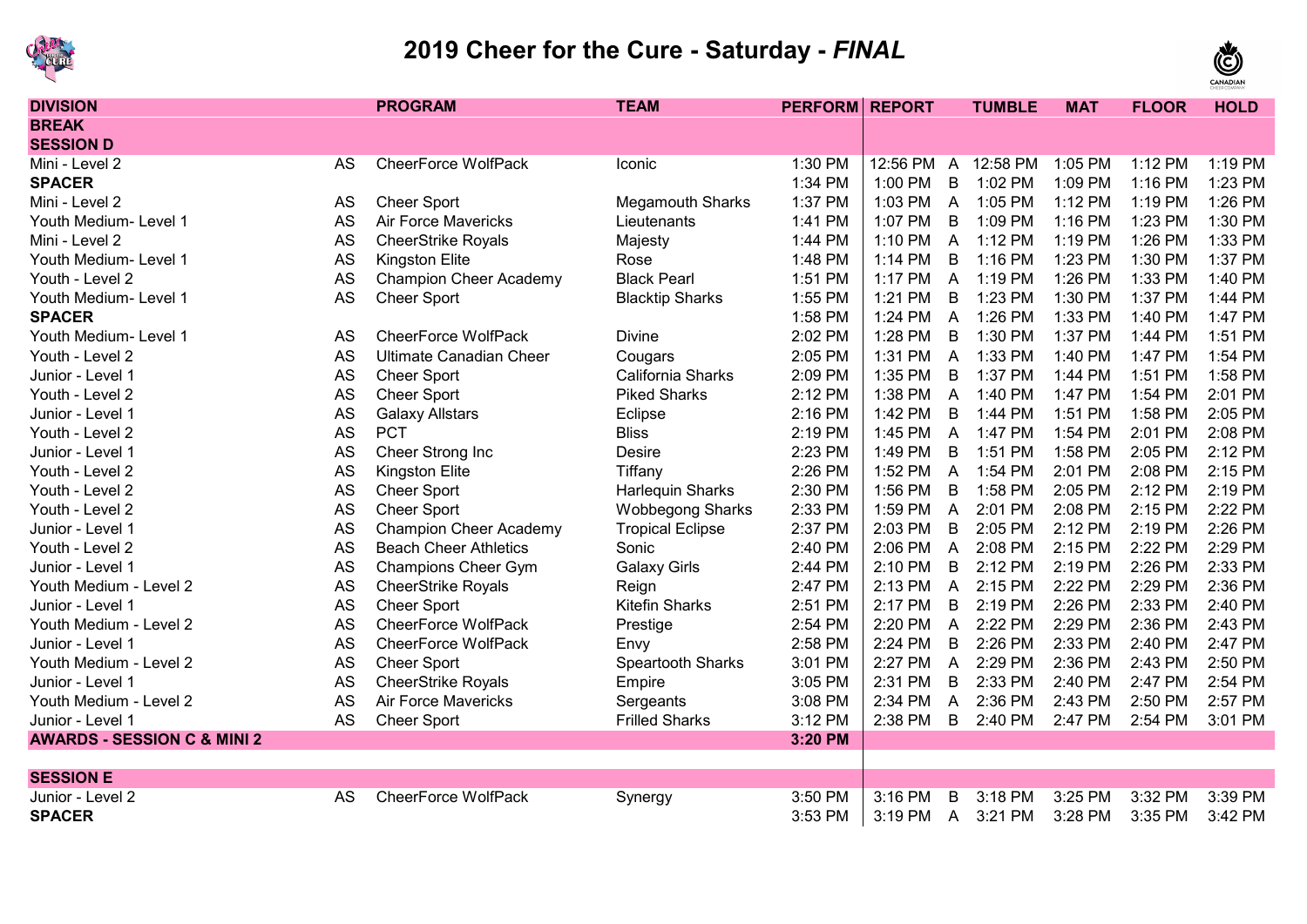



| <b>DIVISION</b>                |            | <b>PROGRAM</b>                     | <b>TEAM</b>                | <b>PERFORM</b> | <b>REPORT</b> |                | <b>TUMBLE</b> | <b>MAT</b> | <b>FLOOR</b> | <b>HOLD</b> |
|--------------------------------|------------|------------------------------------|----------------------------|----------------|---------------|----------------|---------------|------------|--------------|-------------|
| Junior - Level 2               | AS         | <b>Cheer Sport</b>                 | <b>Cat Sharks</b>          | 3:57 PM        | 3:23 PM       | B              | 3:25 PM       | 3:32 PM    | 3:39 PM      | 3:46 PM     |
| Senior - Level 1               | <b>AS</b>  | <b>Cheer Sport</b>                 | <b>Spinner Sharks</b>      | 4:00 PM        | 3:26 PM       | $\overline{A}$ | 3:28 PM       | 3:35 PM    | 3:42 PM      | 3:49 PM     |
| Junior - Level 2               | <b>AS</b>  | <b>Cheer Sport</b>                 | <b>Lantern Sharks</b>      | 4:04 PM        | 3:30 PM       | $\mathsf B$    | 3:32 PM       | 3:39 PM    | 3:46 PM      | 3:53 PM     |
| Senior - Level 1               | <b>AS</b>  | Air Force Mavericks                | Generals                   | 4:07 PM        | 3:33 PM       | $\overline{A}$ | 3:35 PM       | 3:42 PM    | 3:49 PM      | 3:56 PM     |
| Junior - Level 2               | <b>AS</b>  | <b>CheerStrike Royals</b>          | Allegiance                 | 4:11 PM        | 3:37 PM       | B              | 3:39 PM       | 3:46 PM    | 3:53 PM      | 4:00 PM     |
| Senior - Level 1               | <b>AS</b>  | Muskoka Elite Cheer & Tumbling     | <b>Senior Hawks</b>        | 4:14 PM        | 3:40 PM       | A              | 3:42 PM       | 3:49 PM    | 3:56 PM      | 4:03 PM     |
| Junior - Level 2               | <b>AS</b>  | Cheer Strong Inc                   | Destiny                    | 4:18 PM        | 3:44 PM       | B              | 3:46 PM       | 3:53 PM    | 4:00 PM      | 4:07 PM     |
| <b>SPACER</b>                  |            |                                    |                            | 4:21 PM        | 3:47 PM       | $\overline{A}$ | 3:49 PM       | 3:56 PM    | 4:03 PM      | 4:10 PM     |
| Junior - Level 2               | AS         | <b>Ultimate Canadian Cheer</b>     | Leopards                   | 4:25 PM        | 3:51 PM       | B              | 3:53 PM       | 4:00 PM    | 4:07 PM      | 4:14 PM     |
| Senior - Level 1               | <b>AS</b>  | Kingston Elite                     | Scarlet                    | 4:28 PM        | 3:54 PM       | $\overline{A}$ | 3:56 PM       | 4:03 PM    | 4:10 PM      | 4:17 PM     |
| Junior Medium - Level 2        | <b>AS</b>  | <b>Cheer Core</b>                  | Junior Rose Gold           | 4:32 PM        | 3:58 PM       | $\mathsf B$    | 4:00 PM       | 4:07 PM    | 4:14 PM      | 4:21 PM     |
| Senior - Level 1               | AS         | <b>CheerForce WolfPack</b>         | Victorious                 | 4:35 PM        | 4:01 PM       | $\overline{A}$ | 4:03 PM       | 4:10 PM    | 4:17 PM      | 4:24 PM     |
| Junior Medium - Level 2        | <b>AS</b>  | <b>CPA Lions</b>                   | Sapphire                   | 4:39 PM        | 4:05 PM       | $\mathsf B$    | 4:07 PM       | 4:14 PM    | 4:21 PM      | 4:28 PM     |
| Senior NT - Level 2.0          | <b>AS</b>  | <b>PCT</b>                         | Forbidden                  | 4:42 PM        | 4:08 PM       | A              | 4:10 PM       | 4:17 PM    | 4:24 PM      | 4:31 PM     |
| Junior Medium - Level 2        | <b>AS</b>  | <b>Cheer Sport</b>                 | <b>Starry Sharks</b>       | 4:46 PM        | 4:12 PM       | B              | 4:14 PM       | 4:21 PM    | 4:28 PM      | 4:35 PM     |
| Senior NT - Level 2.0          | <b>AS</b>  | <b>Beach Cheer Athletics</b>       | Rogue                      | 4:49 PM        | 4:15 PM       | $\overline{A}$ | 4:17 PM       | 4:24 PM    | 4:31 PM      | 4:38 PM     |
| Junior Medium - Level 2        | <b>AS</b>  | <b>Cheer Sport Sharks</b>          | <b>Crown Sharks</b>        | 4:53 PM        | 4:19 PM       | B              | 4:21 PM       | 4:28 PM    | 4:35 PM      | 4:42 PM     |
| <b>SPACER</b>                  |            |                                    |                            | 4:56 PM        | 4:22 PM       | A              | 4:24 PM       | 4:31 PM    | 4:38 PM      | 4:45 PM     |
| Junior Medium - Level 2        | AS         | <b>Air Force Mavericks</b>         | Captains                   | 5:00 PM        | 4:26 PM       | B              | 4:28 PM       | 4:35 PM    | 4:42 PM      | 4:49 PM     |
| International Tiny - Level 1   | <b>ASI</b> | Cheer Strong Inc                   | Heart                      | 5:03 PM        | 4:29 PM       | A              | 4:31 PM       | 4:38 PM    | 4:45 PM      | 4:52 PM     |
| Senior - Level 2               | <b>AS</b>  | <b>Air Force Mavericks</b>         | Admirals                   | 5:07 PM        | 4:33 PM       | B              | 4:35 PM       | 4:42 PM    | 4:49 PM      | 4:56 PM     |
| International Junior - Level 1 | <b>ASI</b> | <b>Cheer Sport</b>                 | <b>Whitespotted Sharks</b> | 5:10 PM        | 4:36 PM       | A              | 4:38 PM       | 4:45 PM    | 4:52 PM      | 4:59 PM     |
| Senior - Level 2               | <b>AS</b>  | <b>Champion Cheer Academy</b>      | Onyx Ice                   | 5:14 PM        | 4:40 PM       | B              | 4:42 PM       | 4:49 PM    | 4:56 PM      | 5:03 PM     |
| International Junior - Level 1 | <b>ASI</b> | <b>PCT</b>                         | Lethal                     | 5:17 PM        | 4:43 PM       | A              | 4:45 PM       | 4:52 PM    | 4:59 PM      | 5:06 PM     |
| Senior - Level 2               | <b>AS</b>  | <b>Cheer Sport</b>                 | <b>Diamond Sharks</b>      | 5:21 PM        | 4:47 PM       | B              | 4:49 PM       | 4:56 PM    | 5:03 PM      | 5:10 PM     |
| International Junior - Level 2 | <b>ASI</b> | <b>Kingston Elite</b>              | Rouge                      | 5:24 PM        | 4:50 PM       | $\overline{A}$ | 4:52 PM       | 4:59 PM    | 5:06 PM      | 5:13 PM     |
| <b>SPACER</b>                  |            |                                    |                            | 5:28 PM        | 4:54 PM       | B              | 4:56 PM       | 5:03 PM    | 5:10 PM      | 5:17 PM     |
| International Junior - Level 2 | <b>ASI</b> | <b>Beach Cheer Athletics</b>       | <b>Wave Runners</b>        | 5:31 PM        | 4:57 PM       | A              | 4:59 PM       | 5:06 PM    | 5:13 PM      | 5:20 PM     |
| Senior - Level 2               | <b>AS</b>  | <b>CheerForce WolfPack</b>         | Dynasty                    | 5:35 PM        | 5:01 PM       | B              | 5:03 PM       | 5:10 PM    | 5:17 PM      | 5:24 PM     |
| International Junior - Level 2 | <b>ASI</b> | <b>Flying Dragons Cheerleading</b> | Ice Dragons                | 5:38 PM        | 5:04 PM       | A              | 5:06 PM       | 5:13 PM    | 5:20 PM      | 5:27 PM     |
| Senior - Level 2               | AS         | <b>PCT</b>                         | Wrath                      | 5:42 PM        | 5:08 PM       | $\sf B$        | 5:10 PM       | 5:17 PM    | 5:24 PM      | 5:31 PM     |
| International Junior - Level 2 | <b>ASI</b> | <b>PCT</b>                         | Instinct                   | 5:45 PM        | 5:11 PM       | A              | 5:13 PM       | 5:20 PM    | 5:27 PM      | 5:34 PM     |
| Senior - Level 2               | AS         | <b>Spirit Athletics</b>            | The Aces                   | 5:49 PM        | 5:15 PM       | B              | 5:17 PM       | 5:24 PM    | 5:31 PM      | 5:38 PM     |
| <b>AWARDS - SESSION D</b>      |            |                                    |                            | 5:55 PM        |               |                |               |            |              |             |
| <b>AWARDS - SESSION E</b>      |            |                                    |                            | 6:15 PM        |               |                |               |            |              |             |
|                                |            |                                    |                            |                |               |                |               |            |              |             |
|                                |            |                                    |                            |                |               |                |               |            |              |             |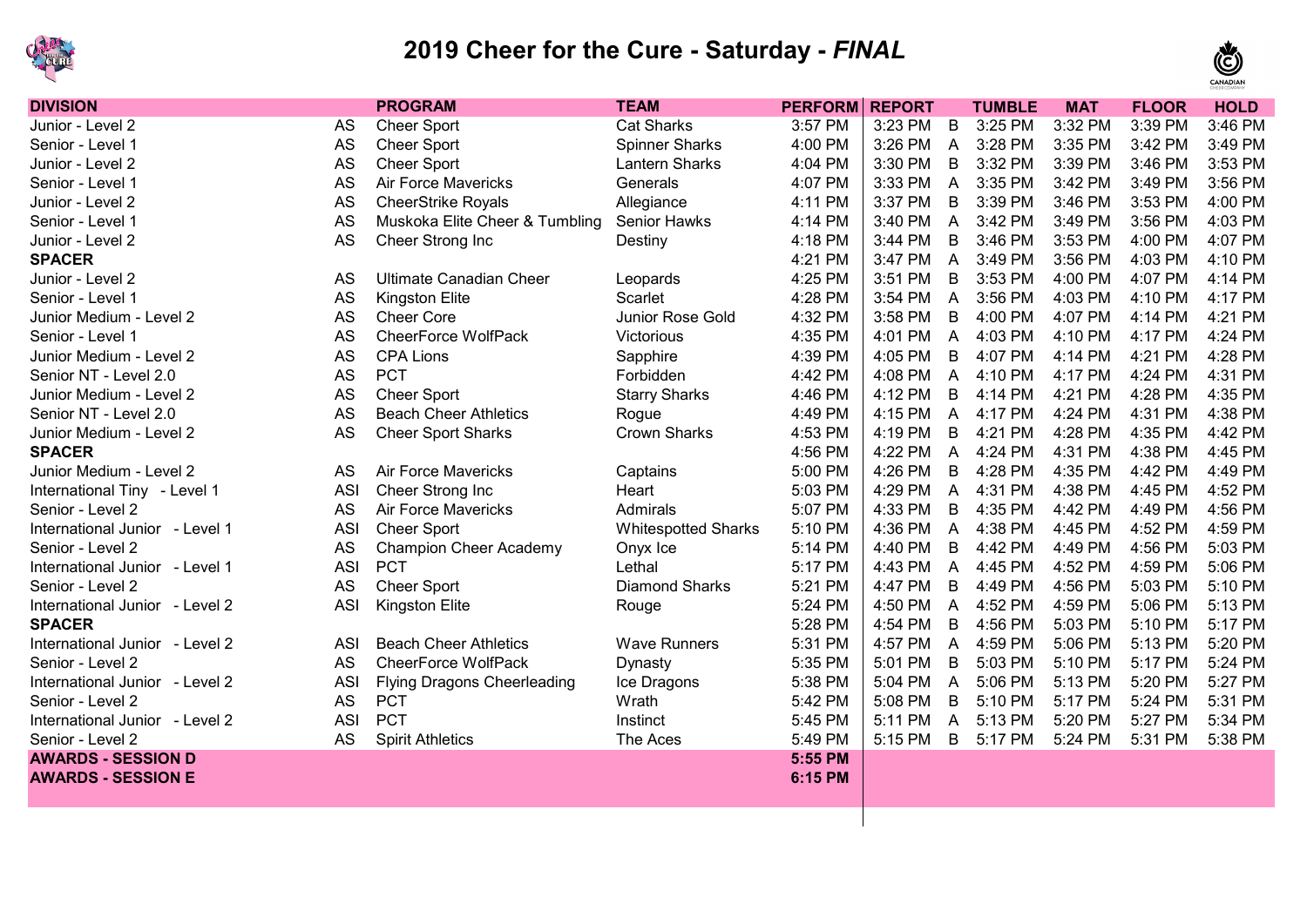



| <b>DIVISION</b>                          |            | <b>PROGRAM</b>                  | <b>TEAM</b>               | <b>PERFORM REPORT</b> |         |                | <b>TUMBLE</b> | <b>MAT</b> | <b>FLOOR</b> | <b>HOLD</b> |
|------------------------------------------|------------|---------------------------------|---------------------------|-----------------------|---------|----------------|---------------|------------|--------------|-------------|
| <b>ROAD TO WORLDS</b>                    |            |                                 |                           |                       |         |                |               |            |              |             |
| International Open - Level 5             | <b>ASI</b> | <b>Cheer Sport</b>              | Sailfin Sharks            | 6:50 PM               | 6:13 PM | $\mathsf{A}$   | 6:15 PM       | 6:23 PM    | 6:31 PM      | 6:39 PM     |
| International Open Small Coed - Level 6  | <b>ASI</b> | <b>Cheer Core</b>               | 24K                       | 6:54 PM               | 6:17 PM | B              | 6:19 PM       | 6:27 PM    | 6:35 PM      | 6:43 PM     |
| International Open - Level 5             | <b>ASI</b> | <b>Black Widow Cheer Gym</b>    | Energy                    | 6:58 PM               | 6:21 PM | $\mathsf{A}$   | 6:23 PM       | 6:31 PM    | 6:39 PM      | 6:47 PM     |
| International Open Small Coed - Level 6  | <b>ASI</b> | <b>Pirates Athletics</b>        | <b>Rubies</b>             | 7:02 PM               | 6:25 PM | B              | 6:27 PM       | 6:35 PM    | 6:43 PM      | 6:51 PM     |
| International Open - Level 5             | <b>ASI</b> | <b>Beach Cheer Athletics</b>    | Riptide                   | 7:06 PM               | 6:29 PM | $\overline{A}$ | 6:31 PM       | 6:39 PM    | 6:47 PM      | 6:55 PM     |
| International Open Large Coed - Level 6  | <b>ASI</b> | <b>PCT</b>                      | Temptation                | 7:10 PM               | 6:33 PM | B              | 6:35 PM       | 6:43 PM    | 6:51 PM      | 6:59 PM     |
| International Open - Level 5             | <b>ASI</b> | <b>London Heat Cheerleading</b> | 5 Alarm                   | 7:14 PM               | 6:37 PM | $\overline{A}$ | 6:39 PM       | 6:47 PM    | 6:55 PM      | 7:03 PM     |
| International Global Club Coed - Level 6 |            | <b>Black Widow Cheer Gym</b>    | Love                      | 7:18 PM               | 6:41 PM | B              | 6:43 PM       | 6:51 PM    | 6:59 PM      | 7:07 PM     |
| International Open - Level 5             | <b>ASI</b> | <b>Flames All Stars</b>         | Lady Rouge                | 7:22 PM               | 6:45 PM | $\overline{A}$ | 6:47 PM       | 6:55 PM    | 7:03 PM      | 7:11 PM     |
| <b>HOLD</b>                              |            |                                 |                           |                       |         |                |               |            |              |             |
| International Global Club - Level 6      | <b>ASI</b> | <b>Cheer Sport</b>              | <b>Small Fin Sharks</b>   | 7:28 PM               | 6:51 PM | B              | 6:53 PM       | 7:01 PM    | 7:09 PM      | 7:17 PM     |
| International Open - Level 5             | <b>ASI</b> | <b>Tigers Athletics</b>         | Platinum                  | 7:32 PM               | 6:55 PM | $\overline{A}$ | 6:57 PM       | 7:05 PM    | 7:13 PM      | 7:21 PM     |
| International Global Club - Level 6      | <b>ASI</b> | <b>PCT</b>                      | Vengeance                 | 7:36 PM               | 6:59 PM | $\overline{B}$ | 7:01 PM       | 7:09 PM    | 7:17 PM      | 7:25 PM     |
| International Open - Level 5             | <b>ASI</b> | <b>Cheer Sport</b>              | Pacific Sharks            | 7:40 PM               | 7:03 PM | $\mathsf{A}$   | 7:05 PM       | 7:13 PM    | 7:21 PM      | 7:29 PM     |
| International Open - Level 6             | <b>ASI</b> | <b>Cheer Sport</b>              | <b>Great White Sharks</b> | 7:44 PM               | 7:07 PM | $\overline{B}$ | 7:09 PM       | 7:17 PM    | 7:25 PM      | 7:33 PM     |
| International Open - Level 5             | <b>ASI</b> | <b>CheerForce WolfPack</b>      | Reign                     | 7:48 PM               | 7:11 PM | $\overline{A}$ | 7:13 PM       | 7:21 PM    | 7:29 PM      | 7:37 PM     |
| International Open - Level 6             | <b>ASI</b> | <b>CheerForce WolfPack</b>      | <b>Golden Girls</b>       | 7:52 PM               | 7:15 PM | B              | 7:17 PM       | 7:25 PM    | 7:33 PM      | 7:41 PM     |
| International Open - Level 5             | <b>ASI</b> | Scorpions Niagara Cheerleading  | Navy Seals                | 7:56 PM               | 7:19 PM | $\overline{A}$ | 7:21 PM       | 7:29 PM    | 7:37 PM      | 7:45 PM     |
| <b>HOLD</b>                              |            |                                 |                           |                       |         |                |               |            |              |             |
| International Open - Level 5             | <b>ASI</b> | Cheer Strong Inc                | Obsession                 | 8:04 PM               | 7:27 PM | B              | 7:29 PM       | 7:37 PM    | 7:45 PM      | 7:53 PM     |
| International Open NT - Level 6.0        | <b>ASI</b> | <b>Black Widow Cheer Gym</b>    | Twist                     | 8:08 PM               | 7:31 PM | $\mathsf{A}$   | 7:33 PM       | 7:41 PM    | 7:49 PM      | 7:57 PM     |
| <b>HOLD</b>                              |            |                                 |                           |                       |         |                |               |            |              |             |
| International Open NT - Level 6.0        | <b>ASI</b> | <b>Cheer Sport</b>              | <b>Copper Sharks</b>      | 8:16 PM               | 7:39 PM | B              | 7:41 PM       | 7:49 PM    | 7:57 PM      | 8:05 PM     |
| International Open Small Coed - Level 5  | <b>ASI</b> | Kingston Elite                  | Royal                     | 8:20 PM               | 7:43 PM | $\mathsf{A}$   | 7:45 PM       | 7:53 PM    | 8:01 PM      | 8:09 PM     |
| International Open NT - Level 6.0        | <b>ASI</b> | <b>PCT</b>                      | Rebellion                 | 8:24 PM               | 7:47 PM | B              | 7:49 PM       | 7:57 PM    | 8:05 PM      | 8:13 PM     |
| International Open Small Coed - Level 5  | <b>ASI</b> | <b>Sparks Cheerleading</b>      | <b>BlackOut</b>           | 8:28 PM               | 7:51 PM | $\overline{A}$ | 7:53 PM       | 8:01 PM    | 8:09 PM      | 8:17 PM     |
| International Open NT - Level 6.0        | <b>ASI</b> | <b>Cheer Sport</b>              | <b>Silky Sharks</b>       | 8:32 PM               | 7:55 PM | B              | 7:57 PM       | 8:05 PM    | 8:13 PM      | 8:21 PM     |
| International Open Small Coed - Level 5  | <b>ASI</b> | <b>Limelight Allstars</b>       | Flash                     | 8:36 PM               | 7:59 PM | $\overline{A}$ | 8:01 PM       | 8:09 PM    | 8:17 PM      | 8:25 PM     |
| <b>HOLD</b>                              |            |                                 |                           |                       |         |                |               |            |              |             |
| International Open Small Coed - Level 5  | <b>ASI</b> | <b>CPA Lions</b>                | Phoenix                   | 8:44 PM               | 8:07 PM | B              | 8:09 PM       | 8:17 PM    | 8:25 PM      | 8:33 PM     |
| International Open NT - Level 7.0        | <b>ASI</b> | <b>Flyers Allstarz</b>          | <b>KARMA</b>              | 8:48 PM               | 8:11 PM | $\overline{A}$ | 8:13 PM       | 8:21 PM    | 8:29 PM      | 8:37 PM     |
| International Open Small Coed - Level 5  | <b>ASI</b> | Spirix All Stars                | <b>Mission VX</b>         | 8:52 PM               | 8:15 PM | $\overline{B}$ | 8:17 PM       | 8:25 PM    | 8:33 PM      | 8:41 PM     |
| International Open NT Coed - Level 7.0   | <b>ASI</b> | <b>PCT</b>                      | Resurrection              | 8:56 PM               | 8:19 PM | $\overline{A}$ | 8:21 PM       | 8:29 PM    | 8:37 PM      | 8:45 PM     |
| International Open Small Coed - Level 5  | <b>ASI</b> | Coyotes                         | <b>Wrecking Pack</b>      | 9:00 PM               | 8:23 PM | B              | 8:25 PM       | 8:33 PM    | 8:41 PM      | 8:49 PM     |
| <b>HOLD</b>                              |            |                                 |                           |                       |         |                |               |            |              |             |
| International Open Small Coed - Level 5  | <b>ASI</b> | <b>PCT</b>                      | Odyssey                   | 9:08 PM               | 8:31 PM | $\mathsf{A}$   | 8:33 PM       | 8:41 PM    | 8:49 PM      | 8:57 PM     |